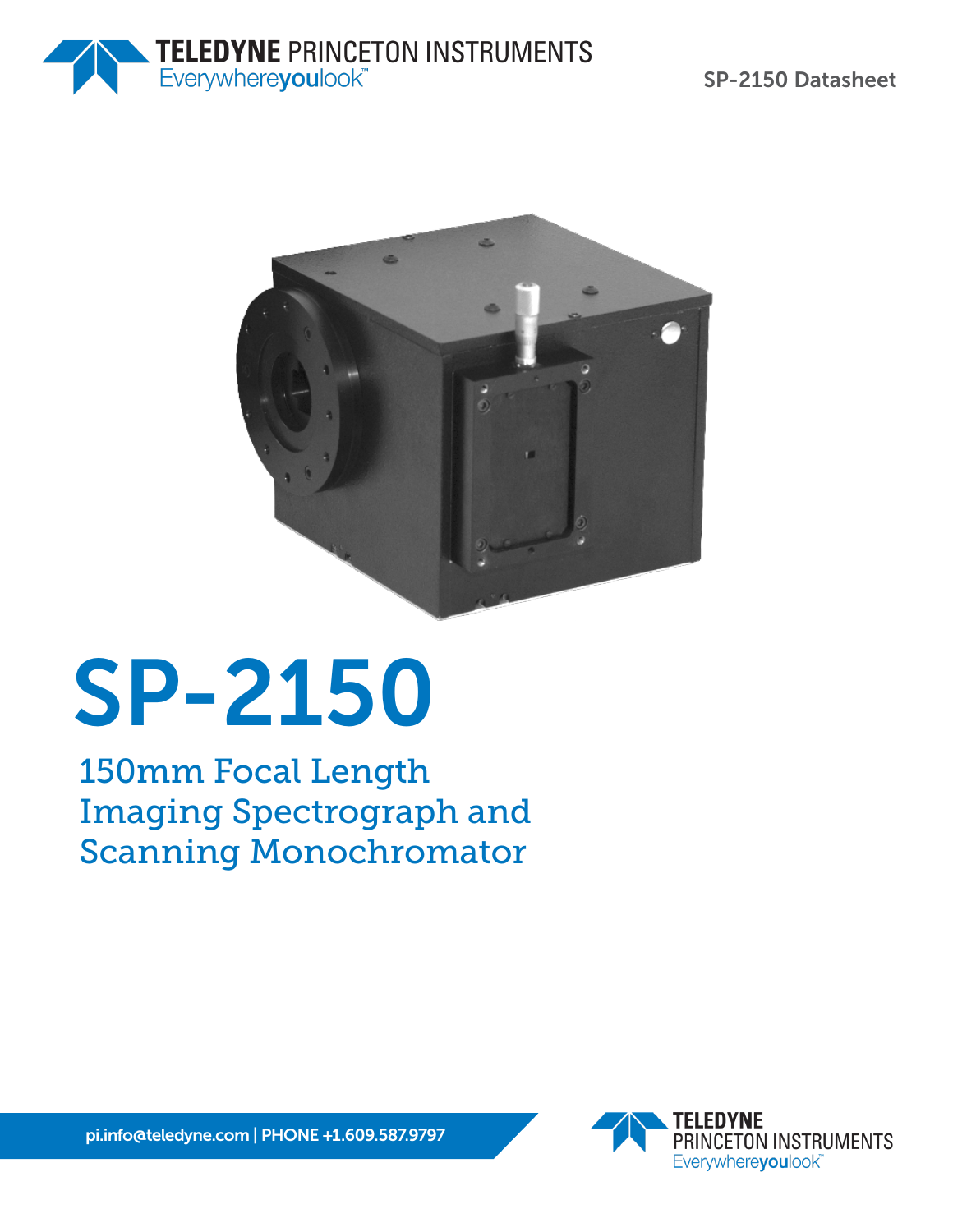# 150mm Imaging Spectrograph and Scanning Monochromator

Teledyne Princeton Instruments (TPI) SpectraPro® 2150 imaging spectrographs and scanning monochromators are ideal for researchers looking for high quality spectral data in a compact package. These rugged yet versatile instruments are compatible with the full range of TPI CCDs and CMOS detectors, as well as single channel detection systems and can be configured for a wide range of applications. SP-2150 spectrometers feature 150mm focal length, computer-controlled scanning, interchangeable dual indexable gratings and high throughput f/4 optics.



#### Typical SP-2150 Applications:

Raman spectroscopy, Optical Emission, Spectroscopy (OES), Photoluminescence (PL), Fluorescence, Absorption, Transmission and Reflection.

| <b>FEATURES</b>                                                           | <b>BENEFITS</b>                                                                                                                                                                                                                                                                                                         |
|---------------------------------------------------------------------------|-------------------------------------------------------------------------------------------------------------------------------------------------------------------------------------------------------------------------------------------------------------------------------------------------------------------------|
| Dual Indexable Gratings                                                   | Quickly change gratings by computer-control to change spectral<br>resolution/dispersion or to optimize system efficiency for the desired<br>wavelength region of interest.                                                                                                                                              |
| Astigmatism-Corrected Optics                                              | We incorporate a toroidal mirror to correct astigmatism for improved<br>spatial resolution. Suitable for multichannel fiber spectroscopy<br>applications excellent imaging quality and enhanced spatial and<br>spectral resolution.                                                                                     |
| High Efficiency Optical Coatings for<br>Spectrometer Mirrors and Gratings | The Acton #1900 Al+MgF <sub>2</sub> coating is optimized for reflection from UV<br>(200nm) to SWIR to deliver the highest broadband light throughput in<br>the industry.<br>Optional protected silver (>400nm) or gold (>650nm) coatings are<br>also available.                                                         |
| f/4 Aperture Ratio                                                        | Fast f/4 optics insure maximum light collection and system<br>throughput.                                                                                                                                                                                                                                               |
| Array Detectors: CCDs, CMOS and<br>InGaAs                                 | We offer a complete selection of CCDs and CMOS array detectors,<br>including front and back-illuminated silicon-based detectors, ICCDs,<br>EMCCDs, EMICCDS, CMOS, NIR InGaAs arrays, plus TEC, liquid and<br>LN-cooled sensors.                                                                                         |
| Accessories                                                               | Optional accessories include fiber optic bundles, fiber adapters, filter<br>wheels, sample chambers, light sources and single channel detection<br>systems.                                                                                                                                                             |
| Optional: LightField® software                                            | Highly versatile and powerful software package for control of<br>Teledyne Princeton Instruments spectrographs and array detectors,<br>including data acquisition, display and analysis features. LightField<br>offers an intuitive, cutting-edge user interface, plus easy LabVIEW®<br>and MATLAB integration and more. |
| Optional IntelliCal®                                                      | Automated spectrometer system calibration: easy push-button<br>wavelength calibration plus intensity calibration, all integrated and<br>automated through LightField software                                                                                                                                           |
| Optional Scientific Toolkit (SITK)™ for<br>LabVIEW <sup>®</sup>           | Expert tool kit for programming LabView to control SP-2150 series<br>spectrographs and scanning monochromators                                                                                                                                                                                                          |

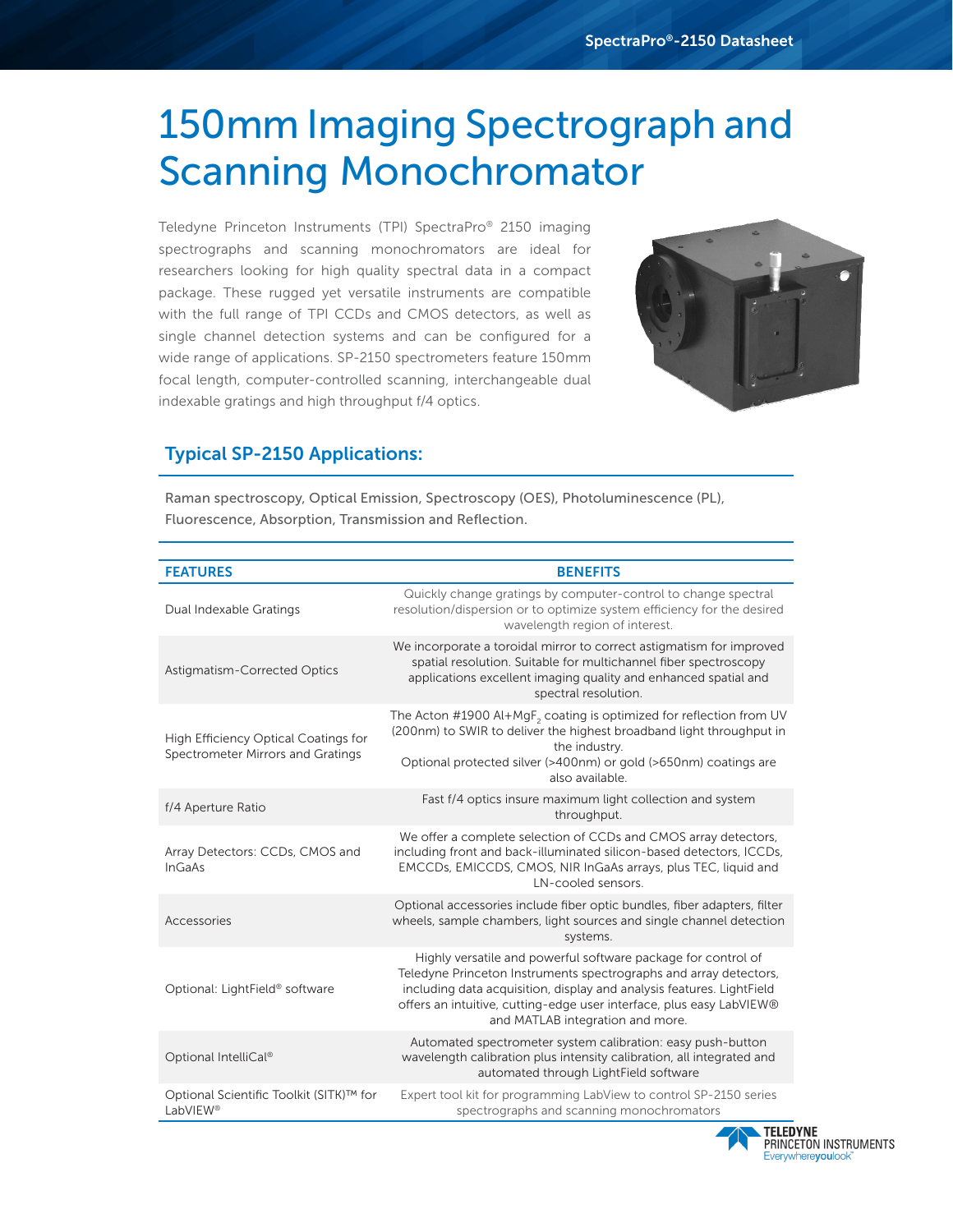### SpectraPro®-2150 Configurations

| <b>Model</b> | <b>Operating Mode</b>  | <b>Port Configuration</b>            | <b>Optical Path</b> |
|--------------|------------------------|--------------------------------------|---------------------|
| SP 2155      | Scanning Monochromator | Side Entrance Slit / Front Exit Slit | $90^\circ$          |
| SP 2156      | Imaging Spectrograph   | Side Entrance Slit / Front CCD Port  | $90^{\circ}$        |

## SpectraPro®-2150 Specifications (1200g/mm grating at 435nm):

| Focal length                   | 150 mm                                                                        |  |  |  |
|--------------------------------|-------------------------------------------------------------------------------|--|--|--|
| Aperture ratio                 | f/4                                                                           |  |  |  |
| Scan range                     | 0 - 1400 nm mechanical range                                                  |  |  |  |
| Linear dispersion <sup>1</sup> | $4.17$ nm/mm                                                                  |  |  |  |
| CCD resolution <sup>2</sup>    | 0.4 nm with 20 µm pixel, 20 µm slit width                                     |  |  |  |
| PMT resolution <sup>1</sup>    | 0.4 nm with 10 µm wide by 4mm high slits                                      |  |  |  |
| Wavelength coverage            | 111 nm across 26.8 mm CCD                                                     |  |  |  |
| Grating size                   | 32 x 32 mm                                                                    |  |  |  |
| Grating mount                  | Interchangeable dual grating turret. Accepts up to three<br>turrets           |  |  |  |
| Focal plane size               | 26.8 mm wide x 10 mm high                                                     |  |  |  |
| Astigmatism                    | Corrected at focal plane center. ~690 mm at sides of 25mm<br>wide focal plane |  |  |  |
| <b>Standard Slits</b>          | 10 µm to 3mm width, micrometer-controlled3.                                   |  |  |  |
| Wavelength Accuracy            | $+0.25$ nm                                                                    |  |  |  |
| Wavelength Repeatability       | $+0.05$ nm                                                                    |  |  |  |
| Drive Step Size                | $0.005$ nm/step                                                               |  |  |  |
| Dimensions                     | 7 in (178 mm) long<br>7 in (178 mm) wide<br>6.5 in (165 mm) high              |  |  |  |
| Optical Axis Height            | 4 in (102 mm)                                                                 |  |  |  |
| Weight                         | 10 lbs. (4.5 kg)                                                              |  |  |  |
| Computer Interface             | USB <sub>2</sub>                                                              |  |  |  |

Notes:

1. Linear reciprocal dispersion measured with a 1200 g/mm grating @ 435.8 nm, PMT resolution measured with a 1200 g/mm grating @ 435.8 nm,10 µm slit width and 4 mm slit height.

2. CCD resolution measured with a 1200 g/mm grating @ 435.8 nm, 20 µm slit width and 20 µm pixel.

3. Optional motorized slits are available. Contact your sales representative for more information.

*All specifications subject to change without prior notice.*

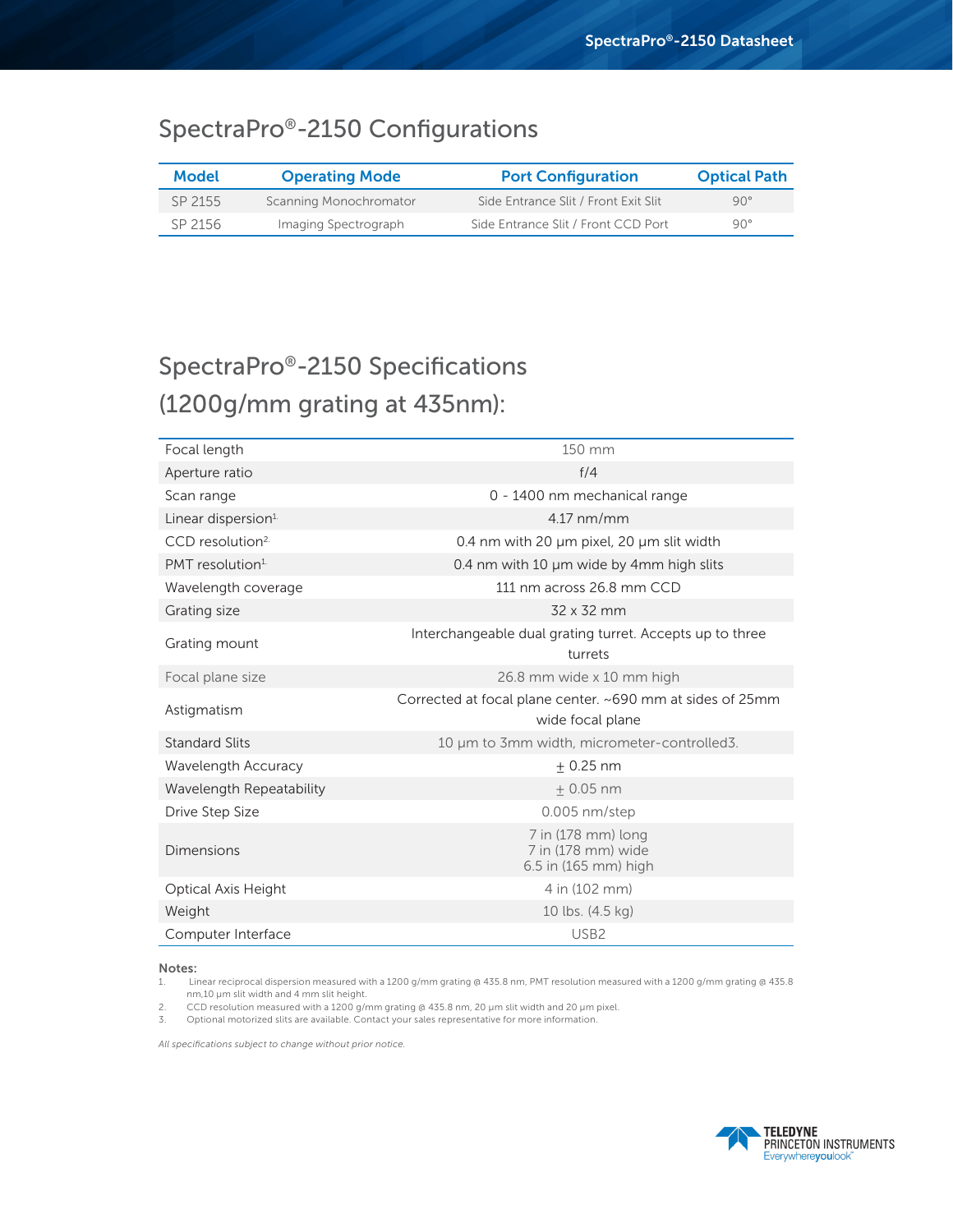# SpectraPro®-2150 Diffraction Gratings:









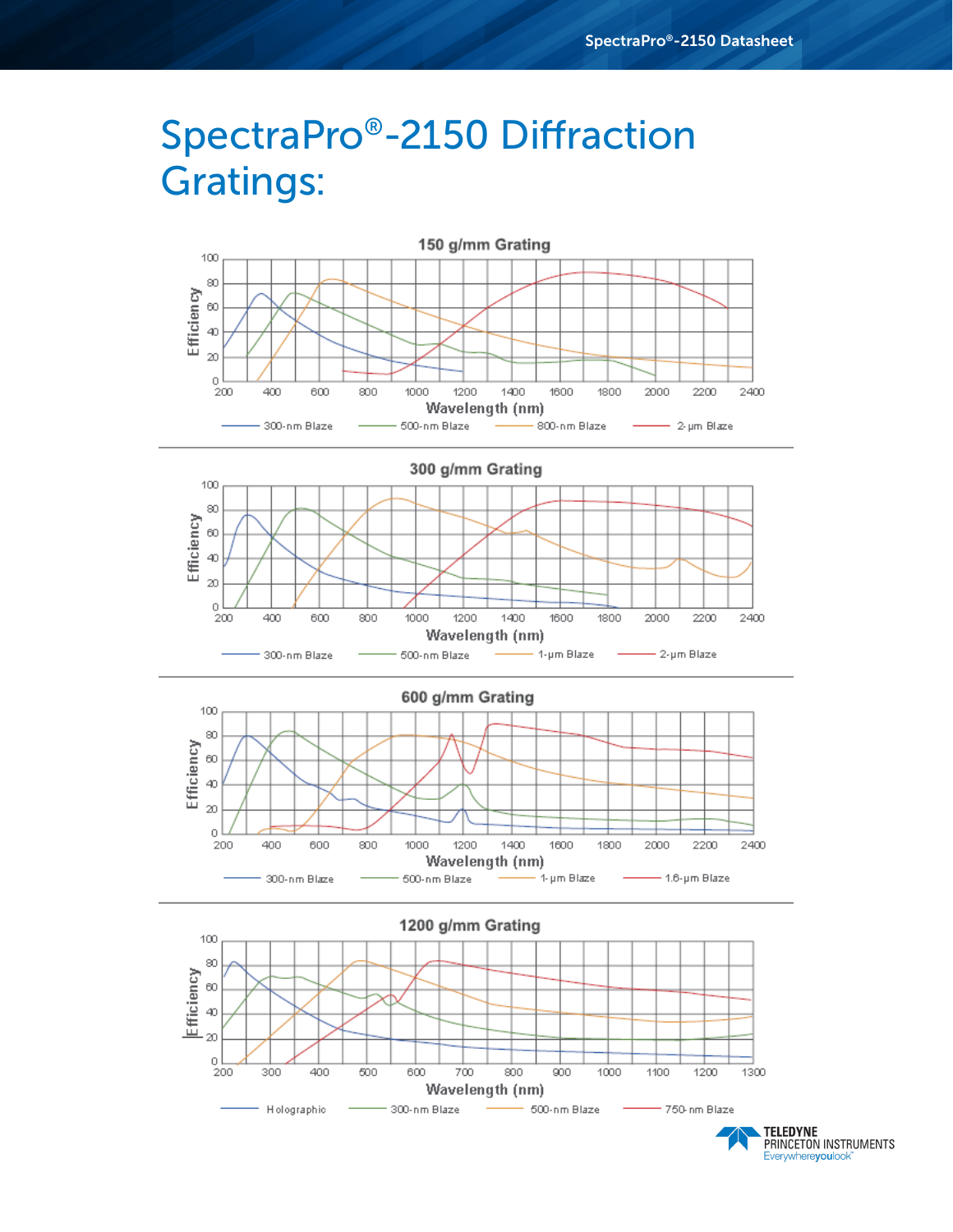## High-Efficiency Optical Coatings

Teledyne Princeton Instruments operates its own state-of-the-art coating laboratory, Teledyne Acton Optics, which provides high-efficiency mirrors and coatings for use in the UV, VIS, and NIR. The coating facility is renowned for producing some of the highest-efficiency UV mirrors and coatings commercially available. Acton coatings are utilized by industrial customers, universities, space agencies, and government research facilities worldwide.

This exclusive coating capability enhances the performance of Teledyne Princeton Instruments spectrographs and monochromators. Whether the broadband performance of the Acton #1900 enhanced aluminum or the superior VIS-NIR reflectance of the Acton protected silver is selected, maximum throughput is ensured!



### Coating options for Teledyne Princeton Instruments spectrographs and monochromators

*The standard coating provided with IsoPlane spectrographs and monochromators is the #1900 enhanced aluminum. Silver and gold coatings are available as an option.*

B

A

### Acton #1900 UV-enhanced Al+MgF2 vs. bare aluminum

*The Acton #1900 coating provides superior reflection in the UV compared to conventional aluminum coatings. At 200 nm, reflection throughput can be up to 1.65x greater with exclusive Teledyne Princeton Instruments coatings. Calculated reflection at 200 nm shows that the #1900 coating will have 1.65x greater light throughput than aluminum after only three reflections!*



#### Acton protected silver vs. conventional protected silver

*Acton protected silver actually enhances reflectance (and light throughput) down to 400 nm whereas conventional silver absorbs significantly. After only three reflections, calculated throughput at 400 nm using Acton protected silver can be ~1.48x greater than conventional protected silver coatings.*

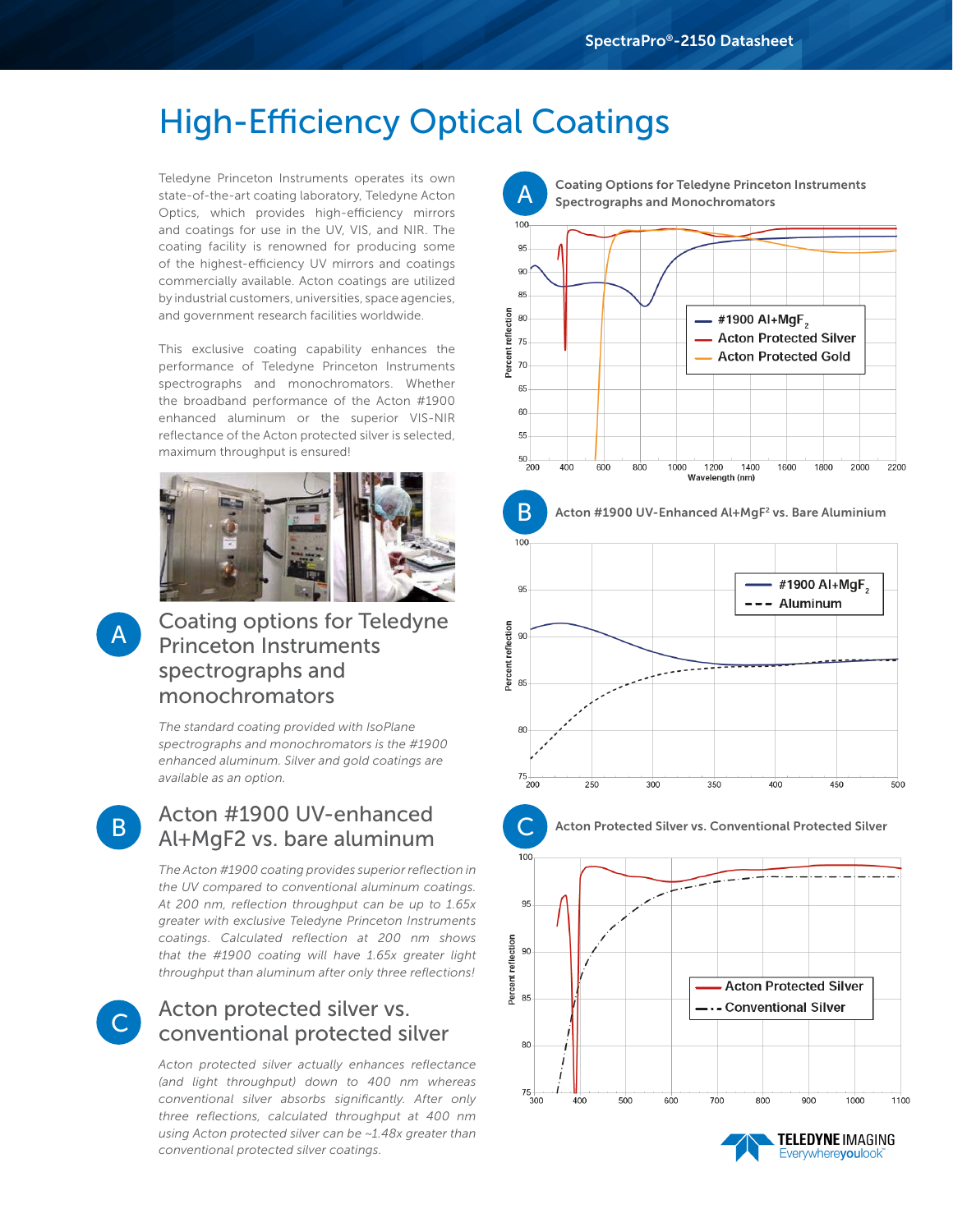## Dispersion and Wavelength Coverage (26.8 mm focal plane)

| <b>Grating</b> |            |              |              | 150 g/mm $\frac{300 \text{ q/mm}}{600 \text{ q/mm}}$ 1200 g/mm $\frac{1800 \text{ q/mm}}{1800 \text{ q/mm}}$ 2400 g/mm $\frac{3600 \text{ q/mm}}{1800 \text{ q/mm}}$ |              |                     |              |
|----------------|------------|--------------|--------------|----------------------------------------------------------------------------------------------------------------------------------------------------------------------|--------------|---------------------|--------------|
| Dispersion     | 39.7 nm/mm | $19.5$ nm/mm | $9.33$ nm/mm | $4.17 \text{ nm/mm}$                                                                                                                                                 | $2.37$ nm/mm | $1.4 \text{ nm/mm}$ | $1.07$ nm/mm |
| Coverage       | 1064 nm    | 522 nm       | 250 nm       | $111 \text{ nm}$                                                                                                                                                     | 63 nm        | 37 nm               | 28.6 nm      |

\* Center wavelength of 254 nm used for 3600 g/mm grating. Center wavelength of 435 nm used for all other gratings.

## SpectraPro®-2150 Dimensions



EAR99 Technology Subject to Restrictions Contained on the Cover Page.